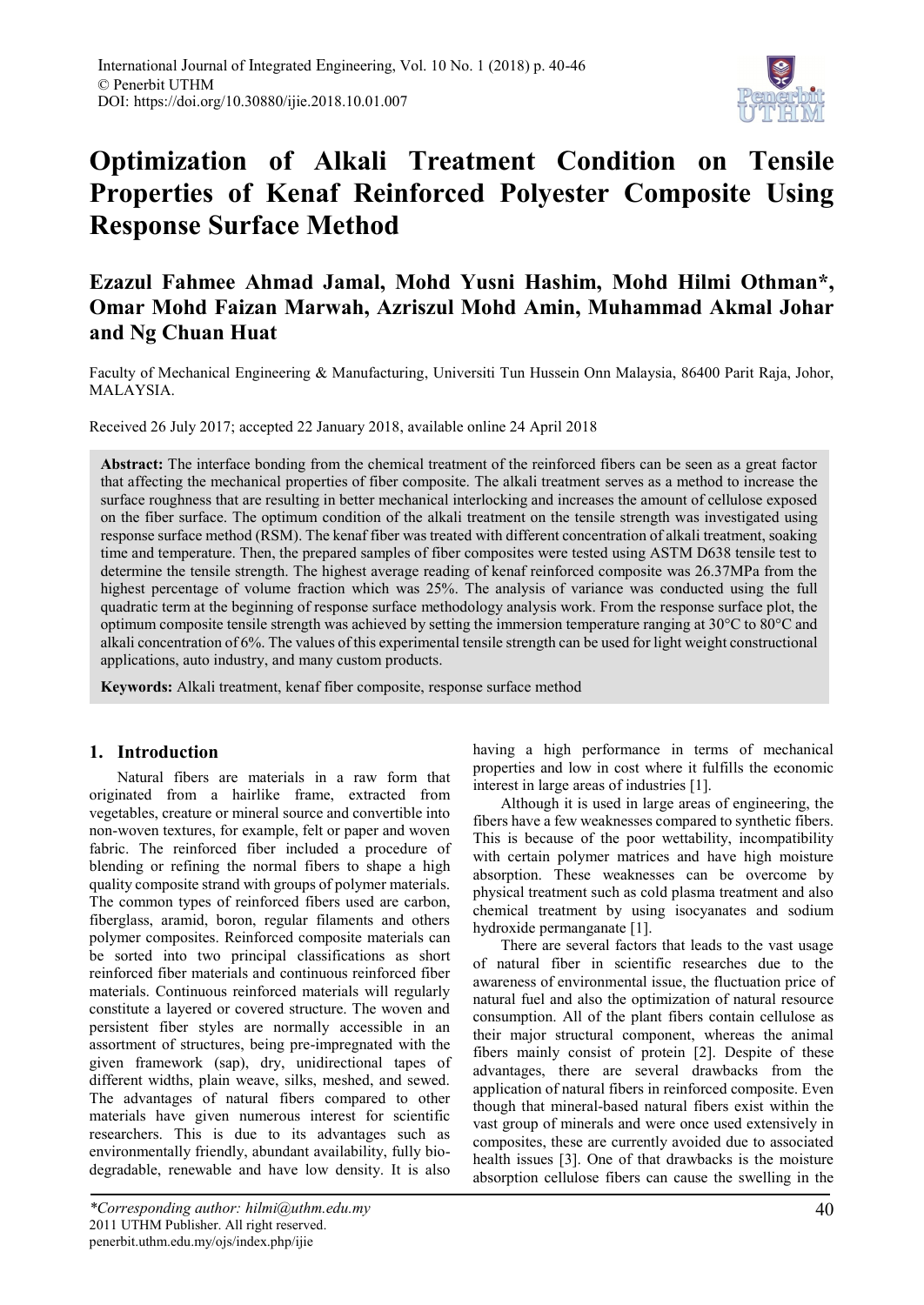fiber that leads to degradation in mechanical properties. The kenaf fibers are difficult to manually separate and visually disperse evenly during manufacturing [4]. One of the methods to solve this problem is using the chemical treatment and the most commonly used in this treatment is sodium hydroxide (NaOH) as the alkali treatment. Stress transfer from the matrix to the fiber takes place at such interphase and, therefore, it is important to characterize its properties to better understand the performance of the composite. The mechanical properties of the natural fibers are primarily influence from its particular size, shape and quality [5]. Studies suggest that agro-based fibers are a viable alternative to inorganic/material based reinforcing fibers in commodity fiber-thermoplastic composite materials as long as the suitable processing conditions are used and for applications where higher water absorption may be so critical [6-7]. Regular fibers that have been used have great possibility for support yet they must be reasonably treated to raise their properties on the offchance that they are to be utilized as a part of specialized engineering or everyday applications [8-9]. Physical and synthetic techniques can be connected depending of what change that need to be accomplished, and since normal fibers have individual sources and become under various climatic conditions, the need to locate an appropriate strategy for alteration cannot be overemphasized [10]. The fact that it causes less impact on the environment is proven since natural fiber can be recycled thermally. Therefore, according to good mechanical properties, the usages of the natural fibers were retained in all sorts of applications. [11]. Composite fibers with combination with thermoplastic materials are being used in a variety of application such as mass transit, automotive and military structures. It is shown that natural fibers have recently become attractive to the automotive industry as an alternative reinforcement for glass fiber reinforced thermoplastics [12].

Therefore, based on these previous findings and problem statements, the objectives of this paper are:

- a) To analyze the effect of alkali treatment towards the tensile strength of kenaf fiber reinforced composites.
- b) To determine the main effect contribution.
- c) To optimize the condition of the alkali treatment on the tensile strength by using analysis of variance and response surface methods (RSM)

#### **2. Materials and methods**

The material and methods detailing the usage of fibers and polymers, with thorough explanation regarding the alkali treatment, tensile test and response surface method.

#### **2.1 Materials**

The fiber material for the study is kenaf fiber that was given by Kenaf Natural Fiber Industries (Malaysia) Sdn. Bhd. The fiber that was received was in a long strip and then was cut at the length with the range of 3mm-5mm long. The polymer resin used for this project was polyester. The kind of polyester picked are Polyester 2697-1 which are non-waxed polymer resin with low density. The density of polyester resin was set at  $1.098x10^{-3}$ g/mm<sup>3</sup>. This resin is known to have good mechanical strength, great rigidity, impact resistance and also extraordinary toughness.

#### **2.2 Alkali treatment**

The chemical solution for the alkali treatment are Sodium Hydroxide (NaOH) in the form of small pellets. The kenaf fiber was treated with 4% (weight/volume) for 24 hours at 20  $^{0}$ C. The treated fiber was then dried in an oven for 24 hours at the temperature of 36  $^{\circ}$ C. The kenaf fiber was then being washed and flushed with water for a couple of times until the pH estimation of the fiber become  $7.0 \pm 0.5$  pH. At that point, the kenaf will dried utilizing microwave Labtec HT-Steamer for an hour [1].

The processes are repeated using 6 and 8% (weight/volume) with the soaking time of 36 and 48 hours, the soaking temperature of 40 and 60  $\degree$ C and the drying temperature of 45 and 54 °C, respectively. The kenaf fiber was then measured in the fabrication process after it dried. The measurement of weight was calculated with the 'rule of mixture' between the polymer and the kenaf fiber, which was a 20% volume for the kenaf fiber [1].

#### **2.3 Composite preparation**

The procedure of blending is performed based on the 'Rules of Mixture' from the proportion of polyester and the kenaf fiber. The kenaf fiber was blended with polyester resin with 20% proportion of kenaf fiber. After that, the fiber and polyester are washed a few times and dried for 24 hours. The treated kenaf, and polyester mixture will be hot-pressed into a square-shape form to create a composite with 3mm thickness and placed on a level plate and isolated uniformly after it is chopped finely with a paint scraper. The vacuum machine will be used to suck out the trapped air in the composite if necessary. Then, the mold is coated with silicon to ease the process of removing the mixture from the mold. The mixture will be pressed at a weight of 2 MPa for 10 minutes. The cemented blend is squeezed again with a block and leave at the room temperature for 5 to 6 hours [1].

#### **2.4 Tensile test**

The tensile strength of fiber composite measured by using Universal Testing Machine GT-7001-LS10 from the ASTM D638 standard. The examples are cut into a 'dogbone' shape and twenty (20) examples are tested with the crosshead speed of 2 m/s at room temperature condition.

#### **2.5 Response surface method**

The response surface method analysis was carried out by running the experiment with highest efficiency, using an appropriate decision of design, plan, and to decide working conditions on an arrangement of controllable factors that offer ascent to an ideal reaction. The key to RSM are created utilizing straight polynomial models, for the most part first-degree and second degree models, with consistent reaction factors accepted, to be independent and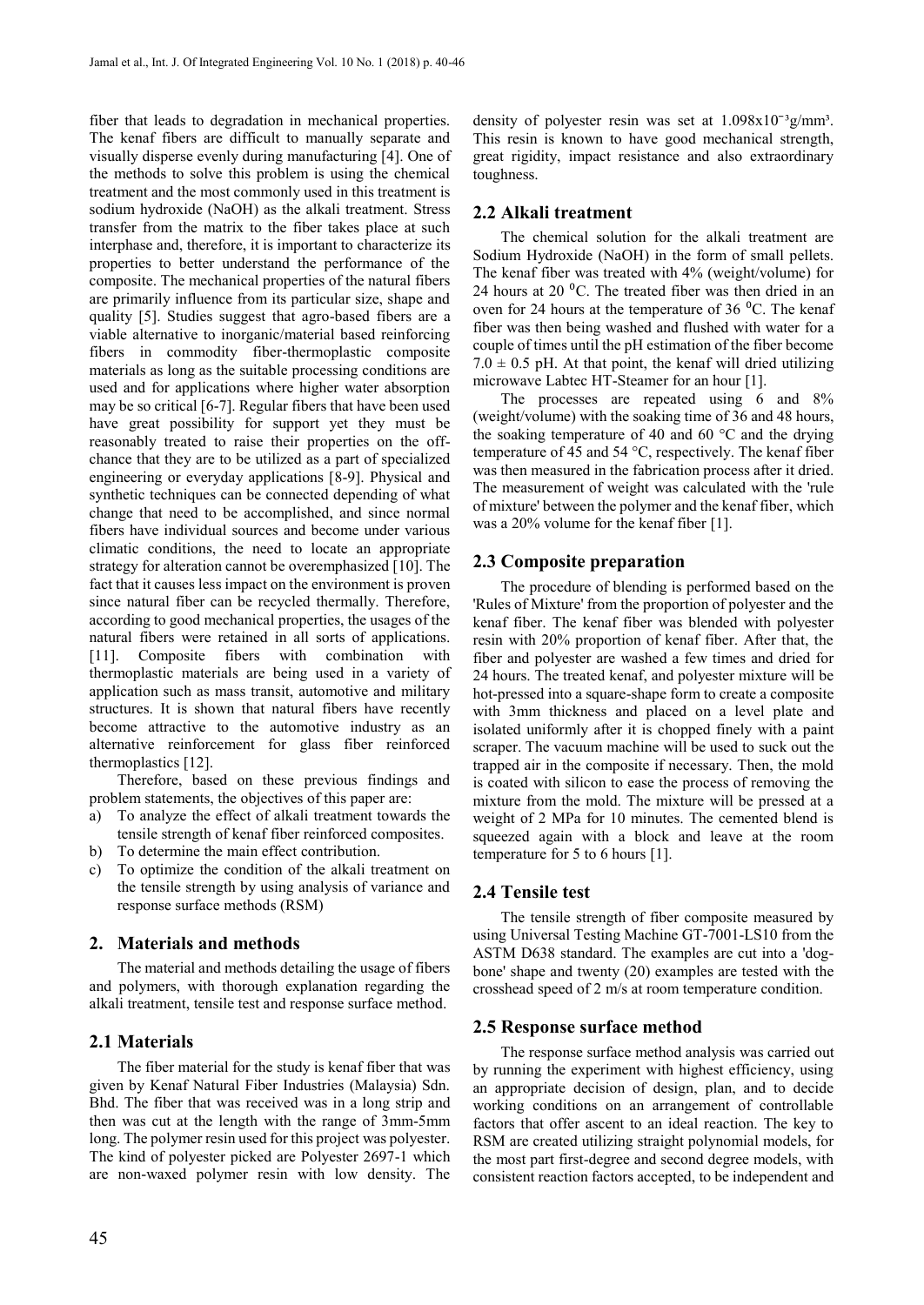normally distributed with consistent error variances [13- 14]. Jiménez-Contreras et al. summarized that, the RSM is an accumulation of scientific and mathematical methods that displaying and investigation of issues in which a reaction of intrigue is affected by a few factors and the target is to optimize the reaction [15].

The levels of input variables,  $x_1$ ,  $x_2$ , and  $x_3$ , which maximize the yield [y] of the process, then the process yield is stated as:

$$
y = f(x_1, x_2, x_3) + \varepsilon \tag{1}
$$

where ε represents the noise or error observed in the response y. If the expected response is denoted by  $E[y] =$  $f[x_1, x_2, x_3] = \eta$ , then the surface represented by  $\eta = f[x_1, x_2, x_3]$ x2, x3] is called a response surface. The 'x1' denoted as the alkali solution concentration, the 'x2' denotes as the soaking time, and 'x3' denotes as the soaking temperature used in this study. The alkali treatment time and fiber volume percentage that effecting the tensile strength could be obtained through the depiction of the response surface plot. The highest value of tensile strength was recorded at 27 MPa at 6 hours alkali treatment time. 95% confidence level of tensile strength can be predicted from the quadratic model based on the response surface method plot.

#### **3. Results and Discussion**

The results and discussion explaining the data gained from the experiment with proper discussion about the effect of alkali treatment towards the strength of composite with optimization details such as the main interaction analysis, regression model and analysis of variance.

#### **3.1 Kenaf fiber tensile strength**

The data from kenaf fiber tensile strength experiment varies with the changes of alkali treatment condition that include the weight-over-volume ratio and also the soaking temperature of the alkali solution. Table 1 shows the result of kenaf fiber tensile strength (MPa) average values prior to the alkali treatment conditions and temperature level that have been applied.

The alkali concentrations were carried out in 4, 6, and 8 weight-over-volume percentage at room temperature, 60 and 100 °C for 30, 240, and 480 minutes. It is observed that from Table 4.1, 4% alkali concentration gave highest average tensile strength value at room temperature for all 30, 240, and 480 minutes soaking time at values of 522.89, 498.85, and 444.67 MPa. The data represent the uniform decrement of tensile strength when the alkali concentration and the time being increased.

Previous research [4] had stated in their finding that 6 % NaOH treated specimens gave superior ultimate tensile strength values as compared to others. When the NaOH concentration is increased to 6%, an approximation of 0.4% increment is noticed for both maleated polyethylene and maleated polypropylene cases. This was explained by the increment of uniformity that yields to the enhancement in strength, due to the removal of the impurities. However, the trend was decreased when the concentration of NaOH was increased up to 9% due to high concentration applied that yields to damage the fibers inter-laminar bonding.

#### **3.2 Composite tensile strength**

The tensile strength testing on this project was conducted according to ASTM D638-10 standard. 20 pieces of specimen were selected for different alkali treatment condition which include the soaking time and soaking temperature. The effect of alkali treatment conditions on composite kenaf fiber was determined by selecting a suitable range of alkali treatment factors. The factors include the alkali concentration (w/v  $\%$ ), soaking time (minute), and immersion temperature (°C).

From the data collected, the mean value of composite tensile strength was 26.55 MPa. The value was higher than the untreated kenaf fiber polyester composite and unreinforced polyester tensile strength, which were 23.74 MPa and 15.51 MPa accordingly. At 25% kenaf fiber volume fraction, it was found that alkali treated kenaf fiber polyester composite tensile strength was increased 11.84% than untreated kenaf fiber polyester composite. Previous researchers [16] have reported that the tensile properties such as tensile strength and modulus of elasticity also show considerable increases as the volume fraction of the fiber increases. The tensile strength at the break for the neat epoxy composites around 30 MPa. Other researchers [17], stated in the study that the mechanical tensile strength 21.25 MPa for kenaf fiber reinforced composite. These numbers represent the experimental result of this study did not defer largely in terms of number for tensile strength values with other researchers.

## **3.3 Main effect and interaction analysis for tensile strength**

Figure 1 shows the representation of the main effect plot for kenaf fiber tensile strength at different conditions of alkali treatment. The main effect plot shows that alkali concentration gave a higher magnitude followed by immersion time and temperature. The increasing the variable level and decreasing of kenaf fiber tensile strength indicates that all of three factors show negative main effect. Between all the factors, the alkali concentration shows a largest magnitude change compared to immersion duration and temperature factors. This plot shows the highest kenaf fiber tensile strength was obtained at low alkali concentration. Kenaf fiber tensile strength value continued to decrease when alkali concentration is increased. A similar result was presented in immersion duration and temperature factors. However, both factors show less slope changed on kenaf fiber tensile strength, particularly in the temperature range from 60°C to 100°C. It's suggested that, both effect magnitudes were less than alkali concentration. Interaction plot for alkali concentration and immersion time shows parallel lines that indicate there was no interaction existed between the parameters as shown in Figure 2. A similar pattern was presented in alkali concentration and immersion temperature interaction plot. There is a possibility of interaction in the immersion time and temperature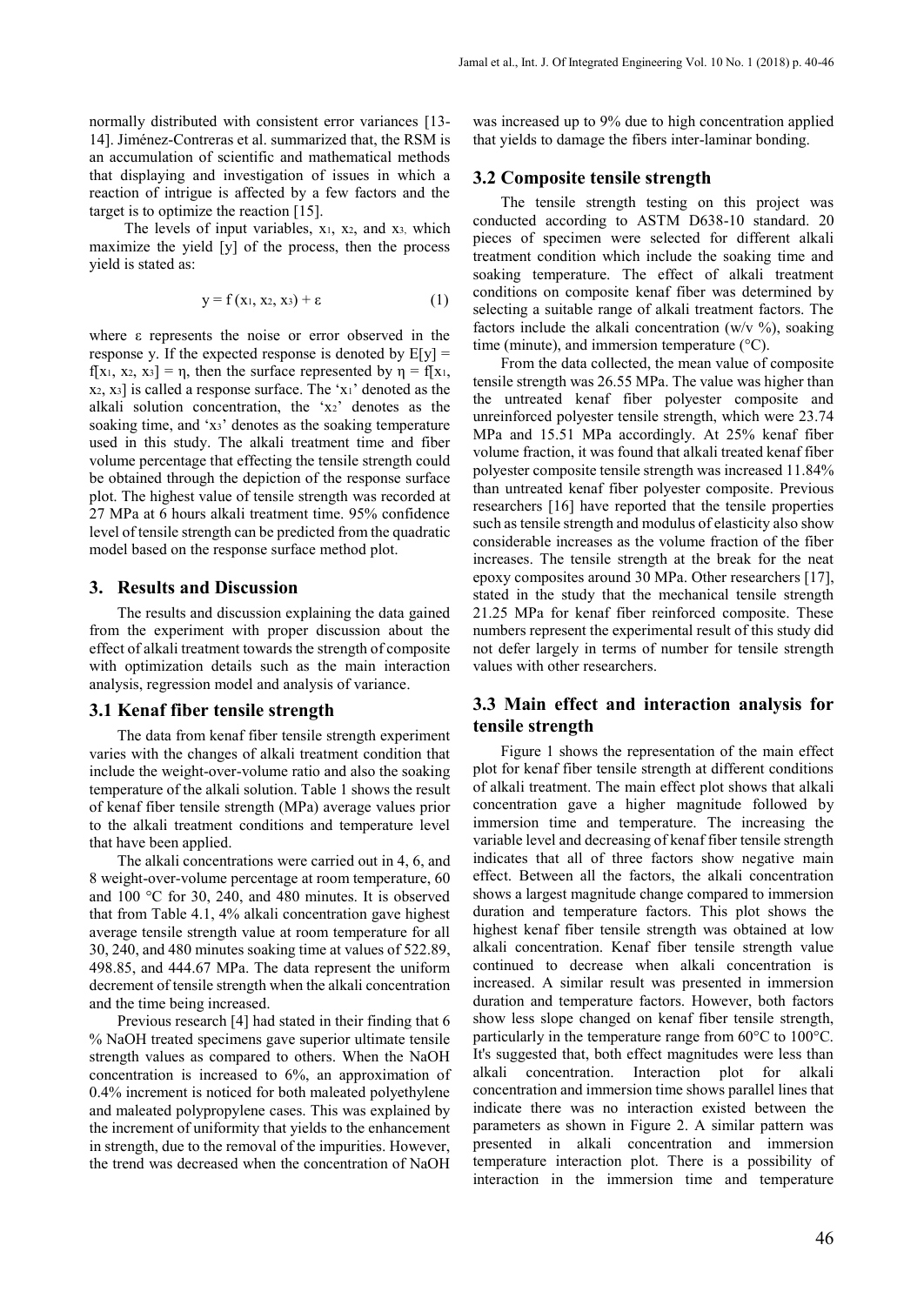interaction plot at longer time if the temperature were extended. If a pattern was statistically significant, then an appropriate test was required.

| Table 1. The result of kenaf fiber tensile strength (MPa) average values prior to the alkali treatment conditions and |
|-----------------------------------------------------------------------------------------------------------------------|
| temperature level                                                                                                     |

| Kenaf<br>fiber<br>tensile<br>strength<br>(MPa) | Time<br>(min) | Temperature Level $(^{\circ}C)$        |        |        |        |        |        |        |        |        |
|------------------------------------------------|---------------|----------------------------------------|--------|--------|--------|--------|--------|--------|--------|--------|
|                                                |               | Room temperature<br>(Approximately 27) |        |        | 60     |        |        | 100    |        |        |
|                                                |               | Alkali Concentration ( $w/v$ %)        |        |        |        |        |        |        |        |        |
|                                                |               | $\overline{4}$                         | 6      | 8      | 4      | 6      |        | 4      |        |        |
| Average                                        | 30            | 522.89                                 | 429.24 | 314.53 | 506.02 | 364.36 | 308.58 | 492.87 | 401.92 | 300.28 |
| Average                                        | 240           | 498.85                                 | 414.82 | 318.70 | 490.38 | 363.81 | 308.58 | 419.04 | 337.76 | 277.63 |
| Average                                        | 480           | 444.67                                 | 354.32 | 291.59 | 398.41 | 297.65 | 272.43 | 413.86 | 323.78 | 249.19 |



Fig. 1 The main effect plot for kenaf fiber tensile strength.



Fig. 2 Interaction plot of kenaf fiber tensile strength at different alkali treatment conditions.

From Table 2, it shows that for three-way interaction term (NaOH x Time x Temperature) and all two-way interaction term, the p value was bigger than  $0.05$  ( $>0.05$ ), which show that all these terms was insignificant. All terms were considered as significant due to the p value was less than 0.05 for main effect term. This ANOVA results show good agreement with results obtained from interaction plot and the main effect plot. The regression equation of kenaf fiber tensile strength was generated with consideration of these significant terms.

#### **3.4 Regression model for tensile strength**

To determine the effect of alkali treatment conditions on tensile strength of short randomly oriented kenaf fiber polyester composite, kenaf fiber was treated with alkali at specific conditions.

The experimental result using analysis of variance was conducted using a full quadratic term at the beginning of response surface methodology analysis work. The regression model F ratio was  $62.41$  with p value = 0.000. Since the p value was smaller than  $0.05$  as alpha,  $\alpha$  value, at least one of the regression variables contribute significantly to the regression model was concluded.

The sources with a p value less than  $5\%$  ( $\leq 0.05$ ) were significant and stated as significant, whereas the sources with a p value bigger than  $5\%$  ( $>0.05$ ) was stated as insignificant. A regression model was further broken into different orders of term in the model (linear, square and interaction) [14]. In linear terms, alkali concentration ( $p =$ 0.052) and immersion time (p=0.885) was bigger than 0.05 which indicated these factors were not significant. In square terms, all factors were significant  $(p<0.05)$ , indicating that there is curvature in the response surface. In interaction terms, only time by temperature interaction was less than 0.05.

Table 3 shows the ANOVA table after all the insignificant terms being removed. For linear terms, alkali  $(p=0.054)$  and time ( $p=0.886$ ), the effect shows the p value bigger than 0.05. However, all the square and interaction term p value was less than  $0.05$  (<0.05), indicating all these terms were significant. The lack of fit having an F value of 1.87 with a 11.8% chance of occurrence was considered to be as insignificant. The insignificant lack of fit from that percentage is suitable for a model to be considered as reliable. For composite tensile strength result, 91.3% of the variation in tensile was explained by the regression model, the predicted R2 was 88.4%, and the adjusted R2 was 90.1%. Because of the R2 and adjusted R2 values are too close to each other, it indicated that there were no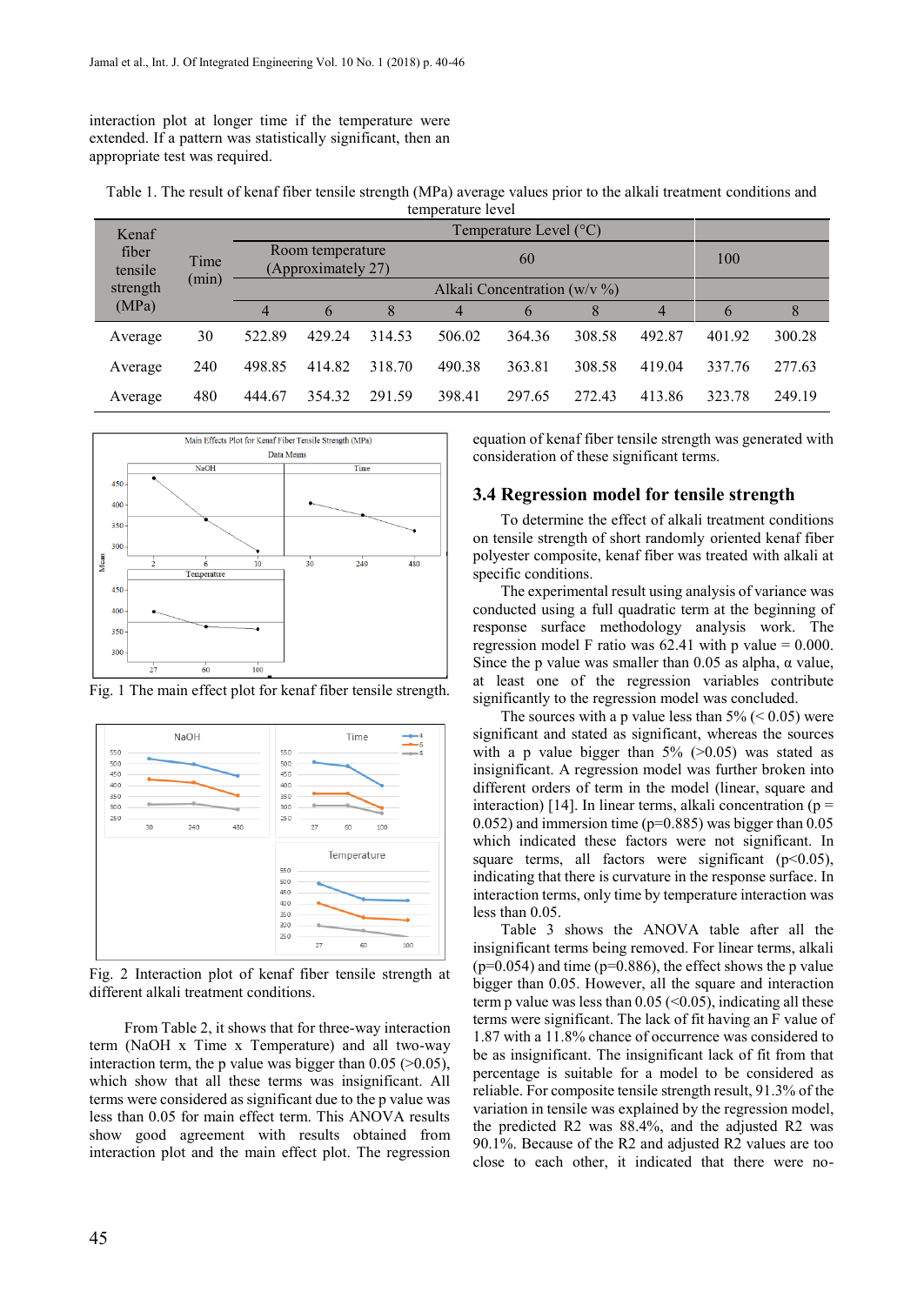insignificant terms have been added in the regression model.

As a result, the regression model for composite tensile strength of different alkali treatment setting using experimental data in uncoded units was generated as follows:

 $\hat{Y}$ TS = 24.0763 + 0.3536X<sub>1</sub> + 0.0098X<sub>2</sub> + 0.0321X<sub>3</sub> –  $0.0277X_{12}$  – 1.6091E-05X22 – 2.3665E-04X32 –  $2.4921E-05X_2X_3$  (2)

where alkali concentration  $(w/v\%)$  is X1, immersion duration (minute) is  $X2$  and immersion temperature ( $\rm{°C}$ ) is X3. Linear, square and interaction terms were included in this regression equation.

Figure 3 shows the contour and response surface plot of predicted composite tensile strength versus alkali concentration and immersion temperature at a constant time. The immersion temperature was plotted on the Xaxis and alkali concentration was plotted on the Y-axis. The contour areas represent constant responses, which correspond to composite tensile strength. The contour with the darkest green color in the center area and left side of the X-axis indicates the contour where composite tensile strength is the highest (>27.2 MPa).

In response surface plot, the composite tensile strength can be maximized by setting the immersion temperature at 30°C to 80°C and alkali concentration range from 4 w/v% to 8.5 w/v% setting. From these settings, composite tensile strength is predicted to become a maximum value at the center of the range for the X-axis and Y-axis. The composite tensile strength decreases if immersion temperature and alkali concentration shifted from the center point of the maximum range.

The findings of this project could be useful for further research. For instance, a research about blending bamboo fibre with polymer nanocomposite had been carried out and the processing condition had been optimized [18]. However, there was no investigation had been carried out about the effect of bamboo fibre treatment towards this blend. As for another research about using coconut coir as the packaging material [19-20], the effect of fibre treatment towards the properties of the packaging material should be beneficial and recommended. Furthermore, instead of tensile strength, other mechanical behavior such as fracture mechanism could be carried out to reveal the toughening condition before and after the alkali treatment

| Source                | DF             | Sum of<br><b>Squares</b> | Mean<br><b>Squares</b> | $\boldsymbol{\mathrm{F}}$ | $\mathbf{P}$          |
|-----------------------|----------------|--------------------------|------------------------|---------------------------|-----------------------|
| <b>NaOH</b>           | $\overline{2}$ | 421743                   | 210872                 | 97.4                      | 0.000                 |
| Time                  | 2              | 59427                    | 29713                  | 13.72                     | 0.000                 |
| Temperature           | $\overline{c}$ | 27169                    | 13584                  | 6.27                      | 0.004                 |
| NaOH*Time             | $\overline{4}$ | 6741                     | 1685                   | 0.78                      | 0.544                 |
| NaOH*Temperature      | $\overline{4}$ | 4444                     | 1111                   | 0.51                      | 0.726                 |
| Time*Temperature      | $\overline{4}$ | 5530                     | 1382                   | 0.64                      | 0.637                 |
| NaOH*Time*Temperature | 8              | 6838                     | 855                    | 0.39                      | 0.919                 |
| Error                 | 54             | 116912                   | 2165                   |                           |                       |
| Total                 | 80             | 648804                   |                        |                           |                       |
| $S = 46.5299$         |                |                          | $R-Sq = 81.98%$        |                           | $R-Sq(adj) = 73.30\%$ |

Table 2 ANOVA table for kenaf fiber tensile strength at different alkali treatment conditions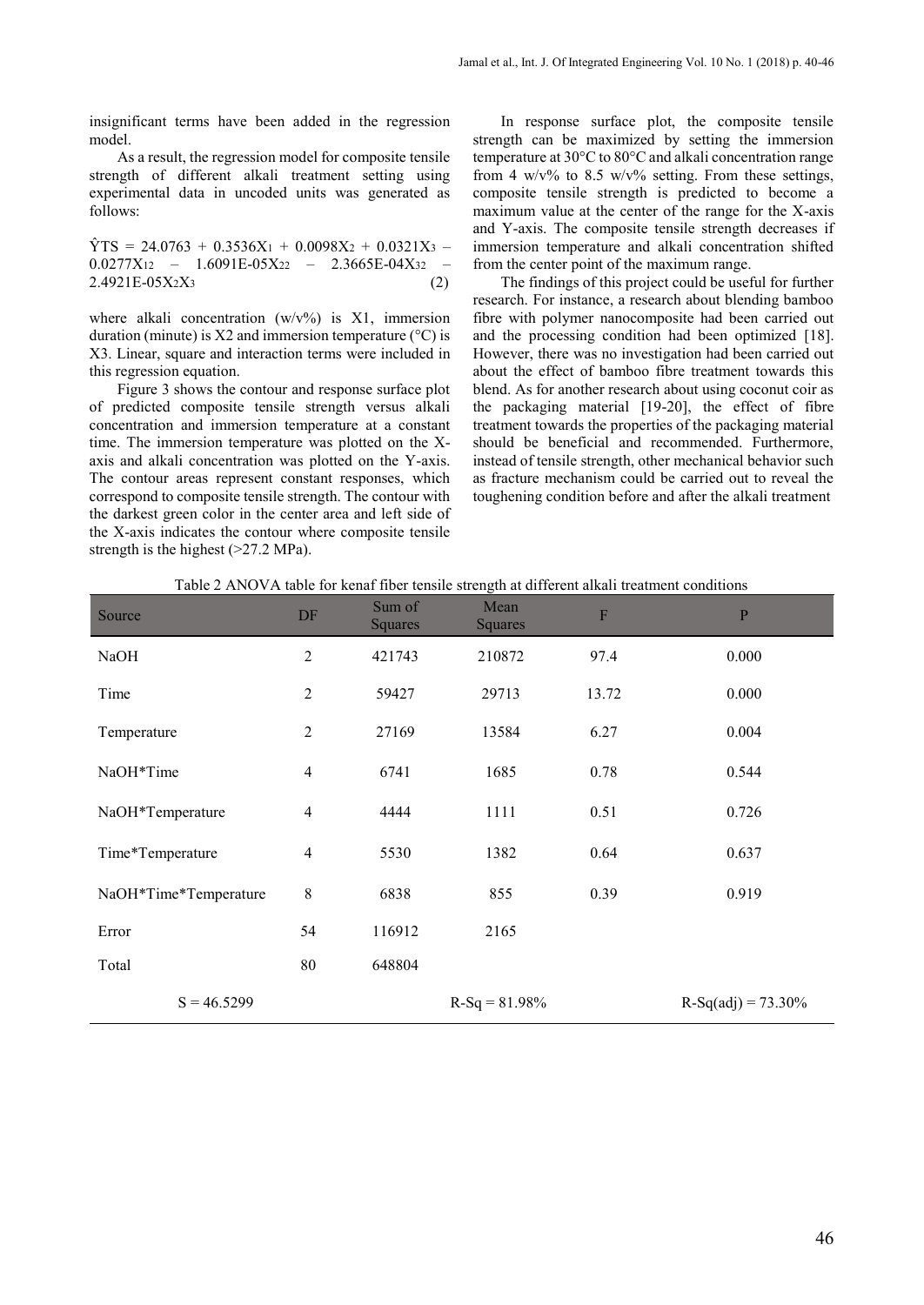| Source          | DF             | Sum of Squares        | <b>Mean Squares</b> | $\mathbf F$          | p     |  |
|-----------------|----------------|-----------------------|---------------------|----------------------|-------|--|
| Regression      | $\overline{7}$ | 30.011                | 4.287               | 78.060               | 0.000 |  |
| Linear          | 3              | 0.974                 | 0.325               | 5.910                | 0.002 |  |
| <b>NaOH</b>     | 1              | 0.213                 | 0.213               | 3.880                | 0.054 |  |
| Time            | 1              | 0.001                 | 0.001               | 0.020                | 0.886 |  |
| Temp            | 1              | 0.759                 | 0.759               | 13.820               | 0.000 |  |
| Square          | 3              | 28.032                | 9.344               | 170.140              | 0.000 |  |
| NaOH*NaOH       |                | 18.859                | 1.622               | 29.530               | 0.000 |  |
| Time*Time       |                | 8.353                 | 5.474               | 99.680               | 0.000 |  |
| Temp*Temp       |                | 0.820                 | 0.820               | 14.930               | 0.000 |  |
| Interaction     | 1              | 1.005                 | 1.005               | 18.310               | 0.000 |  |
| Time*Temp       | 1              | 1.005                 | 1.005               | 18.310               | 0.000 |  |
| Residual Error  | 52             | 2.856                 | 0.055               |                      |       |  |
| Lack-of-Fit     | 7              | 0.632                 | 0.090               | 1.830                | 0.105 |  |
| Pure Error      | 45             | 2.224                 | 0.049               |                      |       |  |
| Total           | 59             | 32.867                |                     |                      |       |  |
| $R-Sq = 91.31%$ |                | $R-Sq(pred) = 88.42%$ |                     | $R-Sq(adj) = 90.14%$ |       |  |

Table 3 The ANOVA table for composite tensile strength at different alkali treatment conditions after eliminating insignificant



#### (b) Response surface plot

Fig. 3 Contour and response surface plot of predicted composite tensile strength versus alkali concentration and immersion temperature.

#### **4. Summary**

Based on the data obtained, the alkali (NaOH) treatment gave effect to the tensile strength of kenaf fiber reinforced composite. The alkali treatment improved the tensile strength of the kenaf fiber reinforced composite in the scope of mechanical properties. The untreated kenaf fiber shows the lowest value of tensile strength which is 18.454 MPa and 25% treated kenaf fiber gave the highest value which is 23.7 MPa. The value has proved that the treatment reduces the hydrophilicity characteristic of kenaf fiber that may be turned off for improved fiber matrix interface bonding.

As for the main effect on alkali treatment conditions determination in this project, it is clearly shows contribution on the kenaf fiber mechanical properties which in this case, tensile strength. The kenaf fiber tensile strength shows a descending pattern with the increasing of alkali treatment condition at all conditions. All of the alkali concentration, soaking time, and soaking temperature gives a significant interaction effect of kenaf fiber composite. Based on the parameter condition of kenaf fiber, the plot on main effect show the decreasing value of tensile when all the parameters' values is being increased.

Analysis of variance was conducted using full a quadratic term at the beginning of response surface methodology analysis work. From the response surface plot, it is observed that the composite tensile strength can be maximized by setting the immersion temperature at 30°C to 80°C and alkali concentration range of 6% setting.